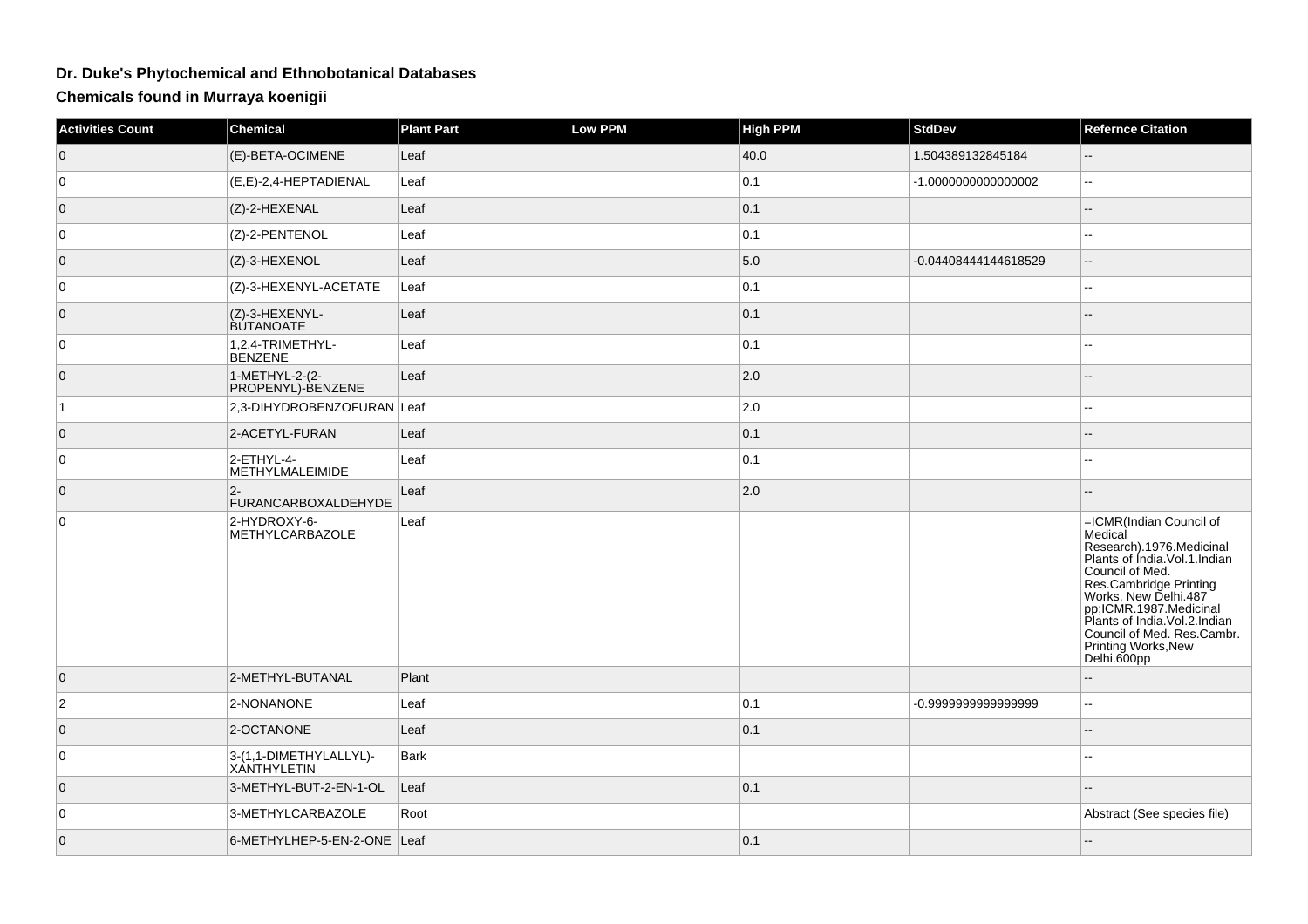| <b>Activities Count</b> | <b>Chemical</b>                           | <b>Plant Part</b> | <b>Low PPM</b> | <b>High PPM</b> | <b>StdDev</b>        | <b>Refernce Citation</b>                                                                                                               |
|-------------------------|-------------------------------------------|-------------------|----------------|-----------------|----------------------|----------------------------------------------------------------------------------------------------------------------------------------|
| $\mathbf 0$             | 9-CARBETHOXY-3-<br><b>METHYLCARBAZOLE</b> | Root              |                |                 |                      | Abstract (See species file)                                                                                                            |
| $\overline{0}$          | 9-FORMYL-3-<br>METHYLCARBAZOLE            | Root              |                |                 |                      | Abstract (See species file)                                                                                                            |
| $\overline{0}$          | ALPHA-COPAENE                             | Leaf              |                | 0.1             | -0.35571488851770644 | $\mathbf{L}$                                                                                                                           |
| $\overline{0}$          | ALPHA-CUBEBENE                            | Plant             |                |                 |                      |                                                                                                                                        |
| 2                       | ALPHA-HUMULENE                            | Leaf              |                | 14.0            | -0.444295299514232   | $\sim$ $\sim$                                                                                                                          |
| 11                      | ALPHA-PHELLANDRENE                        | Leaf              | 23.0           | 6240.0          | 4.110948296184419    | $\overline{\phantom{a}}$                                                                                                               |
| 28                      | ALPHA-PINENE                              | Leaf              | 0.0            | 9880.0          | 0.41691000636146197  | ٠.                                                                                                                                     |
| 3                       | ALPHA-SELINENE                            | Leaf              |                | 25.0            | -0.2926518261309644  | $\overline{a}$                                                                                                                         |
| 13                      | ALPHA-TERPINENE                           | Leaf              |                | 65.0            | -0.2787745705152762  | $\sim$                                                                                                                                 |
| 23                      | ALPHA-TERPINEOL                           | Leaf              |                | 37.0            | -0.5252992533925488  |                                                                                                                                        |
| $\mathbf 0$             | ALPHA-THUJENE                             | Leaf              |                | 37.0            | -0.24737281674281325 | $\ddotsc$                                                                                                                              |
| $\vert$ 3               | AROMADENDRENE                             | Leaf              |                | 2.0             | -0.618805663671702   | $\overline{\phantom{a}}$                                                                                                               |
| 112                     | ASCORBIC-ACID                             | Leaf              | 40.0           | 445.0           | -0.4026297674379776  | $-$                                                                                                                                    |
| $\overline{0}$          | <b>ASH</b>                                | Leaf              | 15000.0        | 125000.0        | 0.1083256335033256   | $\sim$                                                                                                                                 |
| $\overline{c}$          | ASPARAGINE                                | Leaf              |                |                 |                      | ANON. 1948-1976. The<br>Wealth of India raw materials.<br>Publications and Information<br>Directorate, CSIR, New Delhi.<br>11 volumes. |
| 24                      | <b>BENZALDEHYDE</b>                       | Leaf              |                | 0.1             | -0.4690464374285412  | $\overline{\phantom{a}}$                                                                                                               |
| 26                      | BERGAPTEN                                 | Seed              |                | 12.0            | -0.8818833479288075  | $\sim$                                                                                                                                 |
| 6                       | BETA-BISABOLENE                           | Leaf              |                | 0.0             | -0.4289453118130919  | $\overline{\phantom{a}}$                                                                                                               |
| 53                      | BETA-CAROTENE                             | Leaf              | 60.0           | 225.0           | -0.15807618341196314 | $\mathcal{L}_{\mathcal{F}}$                                                                                                            |
| $\overline{0}$          | BETA-CARYOPHYLLENE                        | Leaf              | 23.0           | 7540.0          | 3.356893908580301    | ٠.                                                                                                                                     |
| 5                       | BETA-ELEMENE                              | Leaf              | 5.0            | 155.0           | 0.3941412911960524   | $\ddotsc$                                                                                                                              |
| $\overline{0}$          | BETA-GURJUNENE                            | Leaf              | 0.0            | 5460.0          | 2.2357601317561797   | $\overline{\phantom{a}}$                                                                                                               |
| 3                       | BETA-PHELLANDRENE                         | Leaf              | 140.0          | 560.0           | 0.8732136284479584   | $\sim$                                                                                                                                 |
| 13                      | <b>BETA-PINENE</b>                        | Leaf              |                | 85.0            | -0.3037553772094136  | $\sim$                                                                                                                                 |
| 3                       | <b>BETA-SELINENE</b>                      | Leaf              |                | 0.1             | -0.523647805084174   | $\sim$                                                                                                                                 |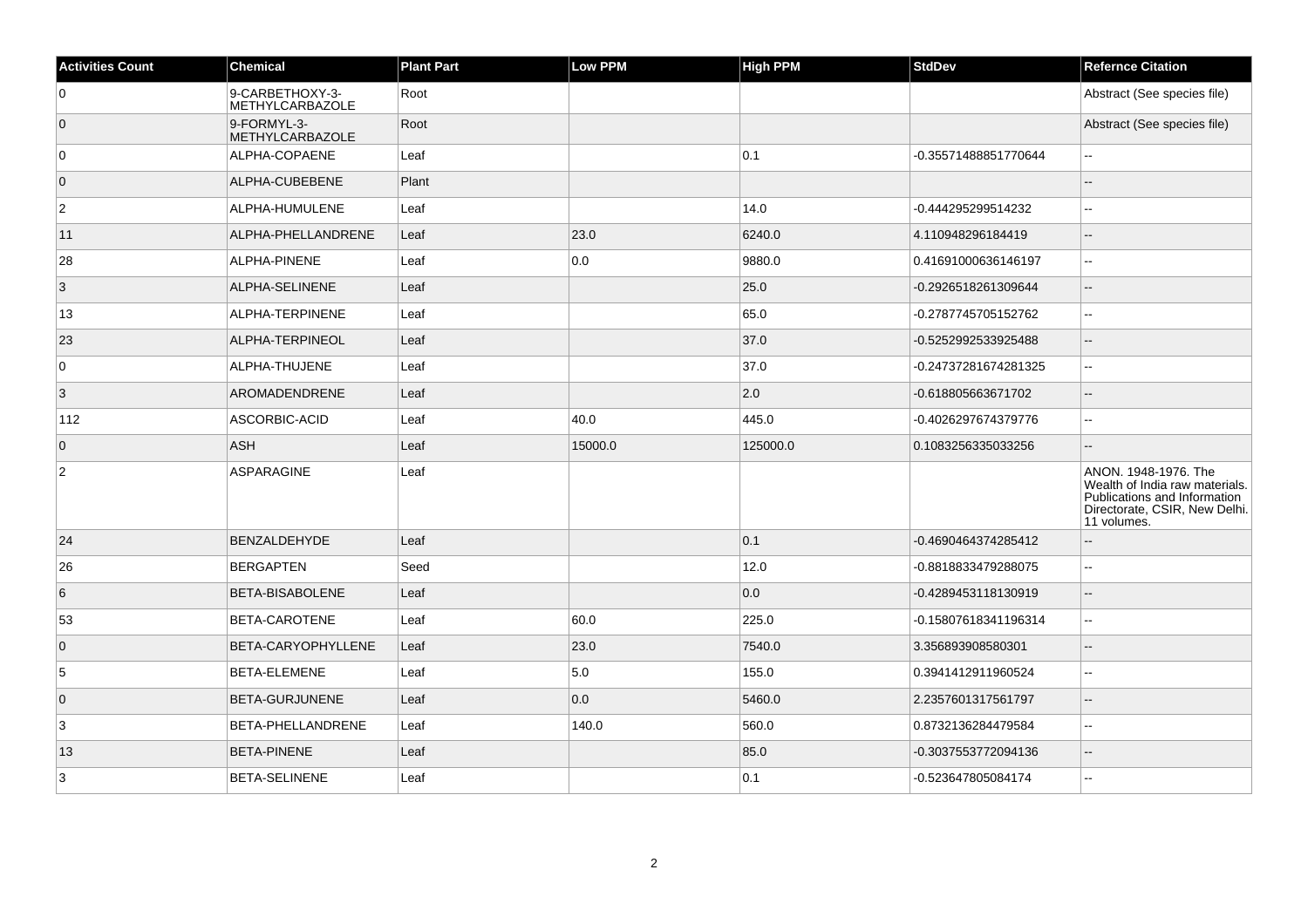| <b>Activities Count</b> | Chemical                    | <b>Plant Part</b> | Low PPM | <b>High PPM</b> | <b>StdDev</b>       | <b>Refernce Citation</b>                                                                                                                                                                                                                                                                                |
|-------------------------|-----------------------------|-------------------|---------|-----------------|---------------------|---------------------------------------------------------------------------------------------------------------------------------------------------------------------------------------------------------------------------------------------------------------------------------------------------------|
| $\overline{0}$          | BETA-THUJENE                | Plant             |         |                 |                     | $-$                                                                                                                                                                                                                                                                                                     |
| $\overline{0}$          | <b>BICYCLOMAHANIMBENE</b>   | Plant             |         |                 |                     |                                                                                                                                                                                                                                                                                                         |
| $\overline{0}$          | <b>BICYCLOMAHANIMBICINE</b> | Plant             |         |                 |                     |                                                                                                                                                                                                                                                                                                         |
| 0                       | <b>BICYCLOMAHANIMBICINE</b> | Leaf              |         |                 |                     | =ICMR(Indian Council of<br>Medical<br>Research).1976.Medicinal<br>Plants of India. Vol. 1. Indian<br>Council of Med.<br>Res.Cambridge Printing<br>Works, New Delhi.487<br>pp;ICMR.1987.Medicinal<br>Plants of India. Vol. 2. Indian<br>Council of Med. Res.Cambr.<br>Printing Works, New<br>Delhi.600pp |
| $\overline{0}$          | <b>BICYCLOMAHANIMBINE</b>   | Leaf              |         |                 |                     | =ICMR(Indian Council of<br>Medical<br>Research).1976.Medicinal<br>Plants of India. Vol. 1. Indian<br>Council of Med.<br>Res.Cambridge Printing<br>Works, New Delhi.487<br>pp;ICMR.1987.Medicinal<br>Plants of India.Vol.2.Indian<br>Council of Med. Res.Cambr.<br>Printing Works, New<br>Delhi.600pp    |
| 12                      | <b>BORNYL-ACETATE</b>       | Leaf              |         | 0.1             | -0.4100994792324055 |                                                                                                                                                                                                                                                                                                         |
| $\overline{4}$          | <b>CADINENE</b>             | Leaf              |         | 4730.0          | 1.0                 | ANON. 1948-1976. The<br>Wealth of India raw materials.<br>Publications and Information<br>Directorate, CSIR, New Delhi.<br>11 volumes.                                                                                                                                                                  |
| $\overline{0}$          | CADINOL                     | Leaf              |         | 3330.0          | 1.4142027531663075  | ANON. 1948-1976. The<br>Wealth of India raw materials.<br>Publications and Information<br>Directorate, CSIR, New Delhi.<br>11 volumes.                                                                                                                                                                  |
| $\overline{0}$          | <b>CADVIROL</b>             | Leaf              |         |                 |                     | =ICMR(Indian Council of<br>Medical<br>Research).1976.Medicinal<br>Plants of India. Vol. 1. Indian<br>Council of Med.<br>Res.Cambridge Printing<br>Works, New Delhi.487<br>pp;ICMR.1987.Medicinal<br>Plants of India. Vol. 2. Indian<br>Council of Med. Res.Cambr.<br>Printing Works, New<br>Delhi.600pp |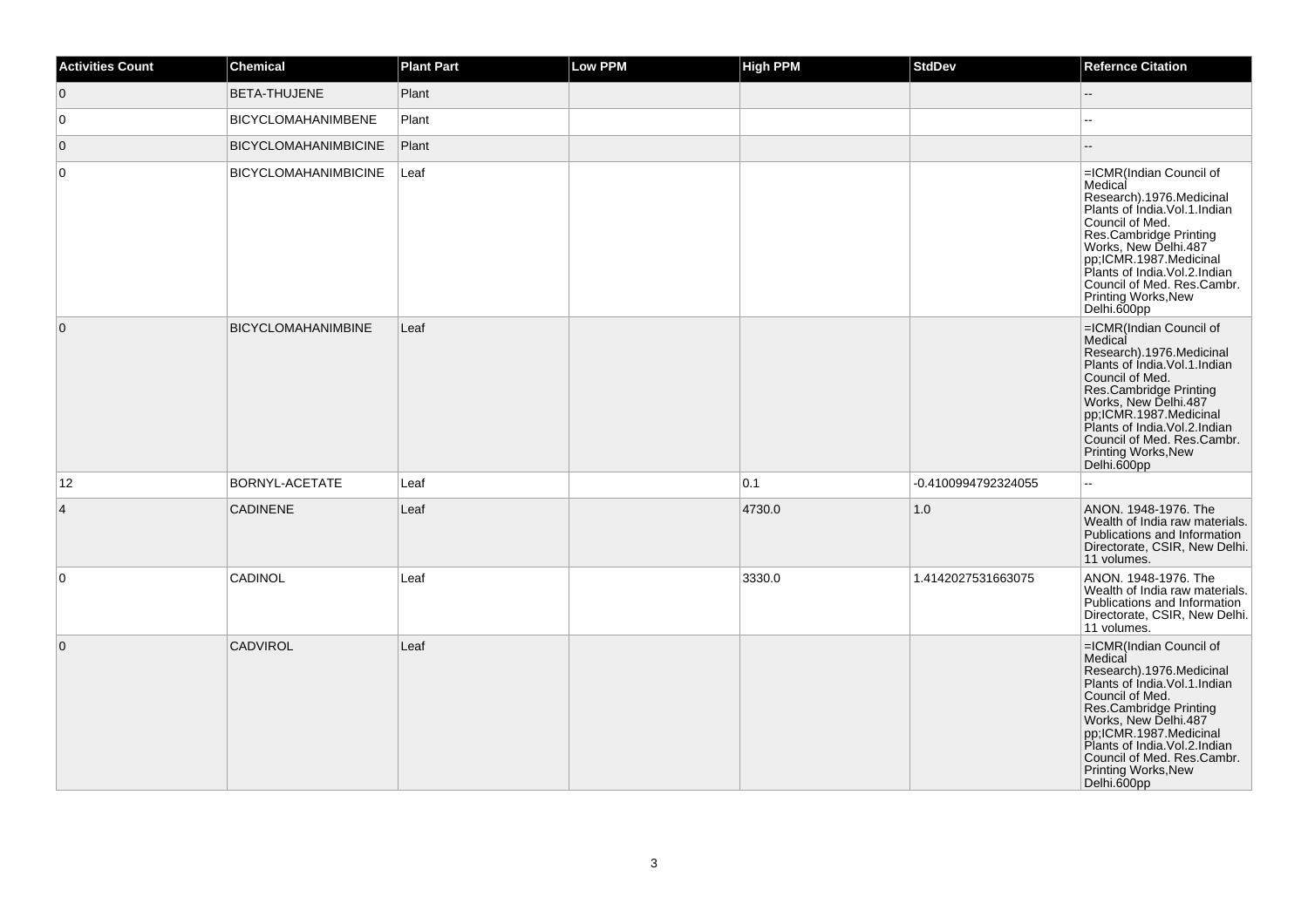| <b>Activities Count</b> | <b>Chemical</b>      | <b>Plant Part</b> | <b>Low PPM</b> | <b>High PPM</b> | <b>StdDev</b>        | <b>Refernce Citation</b>                                                                                                                                                                                                                                                                                        |
|-------------------------|----------------------|-------------------|----------------|-----------------|----------------------|-----------------------------------------------------------------------------------------------------------------------------------------------------------------------------------------------------------------------------------------------------------------------------------------------------------------|
| 28                      | CALCIUM              | Leaf              | 8100.0         | 30035.0         | 0.7924516881433465   | $\overline{\phantom{a}}$                                                                                                                                                                                                                                                                                        |
| 9                       | <b>CAMPHENE</b>      | Leaf              |                | 5.0             | -0.19080294405308876 | $-$                                                                                                                                                                                                                                                                                                             |
| $\overline{0}$          | <b>CARBAZOLE</b>     | Plant             |                |                 |                      | --                                                                                                                                                                                                                                                                                                              |
| $\overline{0}$          | <b>CARBOHYDRATES</b> | Leaf              | 141000.0       | 665000.0        | 0.422684143085375    | --                                                                                                                                                                                                                                                                                                              |
| 37                      | CARVACROL            | Leaf              |                | 0.1             | -0.5962346722715234  | $\mathbf{u}$                                                                                                                                                                                                                                                                                                    |
| 31                      | <b>CARYOPHYLLENE</b> | Leaf              |                | 6840.0          | 3.1471993644672898   | ANON. 1948-1976. The<br>Wealth of India raw materials.<br>Publications and Information<br>Directorate, CSIR, New Delhi.<br>11 volumes.                                                                                                                                                                          |
| 0                       | <b>CIS-JASMONE</b>   | Leaf              |                | 2.0             | -0.8522269507270197  | ÷÷.                                                                                                                                                                                                                                                                                                             |
| $\overline{0}$          | CIS-LINALOOL-OXIDE   | Leaf              |                | 0.1             | -0.7256131529794739  | $\overline{\phantom{a}}$                                                                                                                                                                                                                                                                                        |
| 0                       | CIS-SABINENE-HYDRATE | Leaf              |                | 12.0            | -0.31594152750356486 | $\overline{\phantom{a}}$                                                                                                                                                                                                                                                                                        |
| $\overline{0}$          | <b>CIS-SABINOL</b>   | Leaf              |                | 0.1             | 1.0000000000000002   | $-$                                                                                                                                                                                                                                                                                                             |
| $\overline{0}$          | <b>CURRYANGIN</b>    | Bark              |                |                 |                      | =ICMR(Indian Council of<br>Medical<br>Research).1976.Medicinal<br>Plants of India.Vol.1.Indian<br>Council of Med.<br>Council<br>Res.Cambridge Printing<br>Works, New Delhi.487<br>pp;ICMR.1987.Medicinal<br>Plants of India.Vol.2.Indian<br>Council of Med. Res.Cambr.<br>Printing Works, New<br>Delhi.600pp    |
| $\overline{0}$          | <b>CURRYANGINE</b>   | Plant             |                |                 |                      |                                                                                                                                                                                                                                                                                                                 |
| $\overline{0}$          | <b>CURRYANIN</b>     | Bark              |                |                 |                      | =ICMR(Indian Council of<br>Medical<br>Research).1976.Medicinal<br>Plants of India. Vol. 1. Indian<br>Council of Med.<br><b>Post Cambridge Printing<br/>Works, New Delhi.487<br/>pp;ICMR.1987.Medicinal<br/>Plants of India.Vol.2.Indian</b><br>Council of Med. Res.Cambr.<br>Printing Works, New<br>Delhi.600pp |
| $\overline{0}$          | <b>CURRYANINE</b>    | Plant             |                |                 |                      |                                                                                                                                                                                                                                                                                                                 |
| 0                       | CYCLOMAHANIMBENE     | Plant             |                |                 |                      |                                                                                                                                                                                                                                                                                                                 |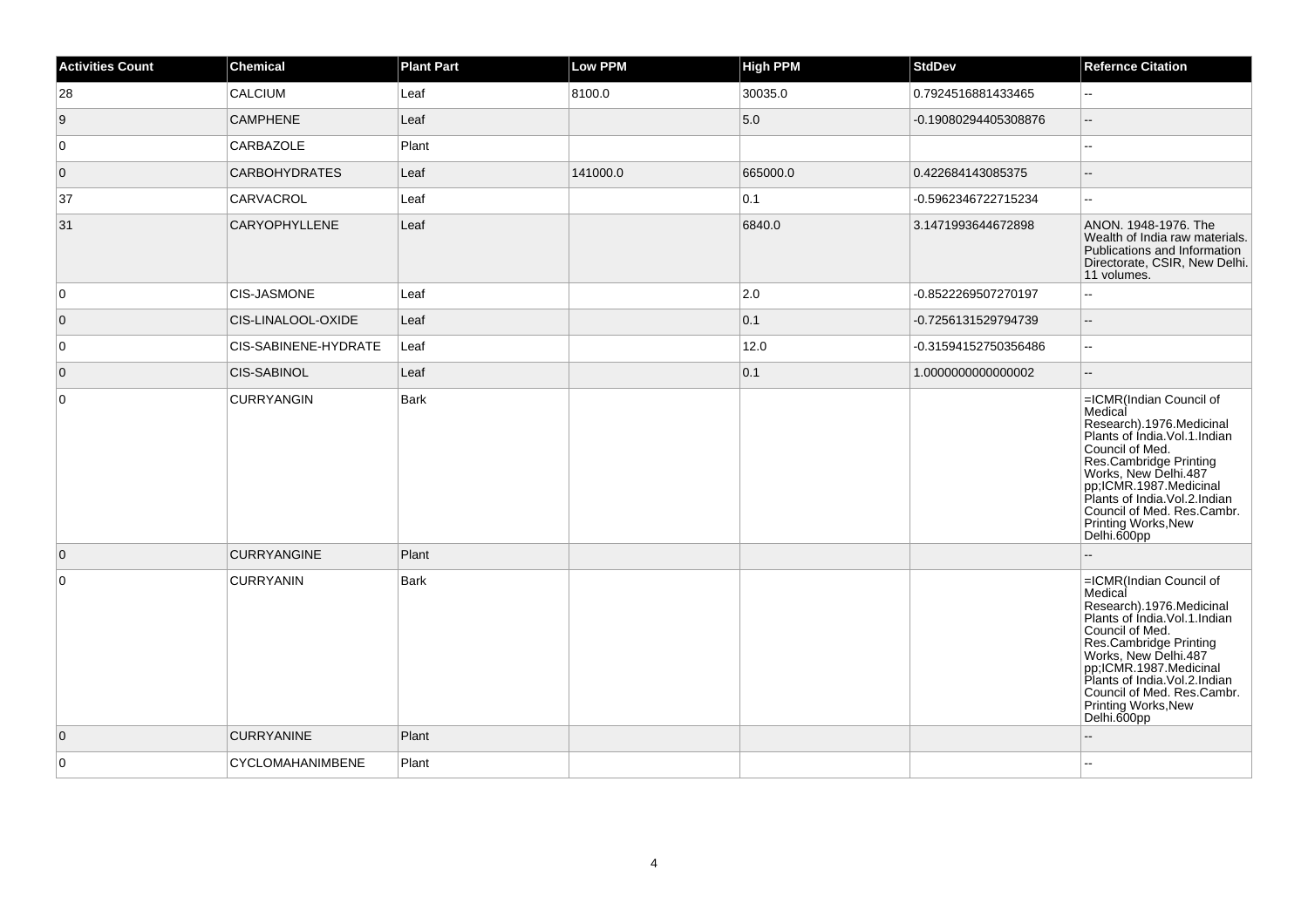| <b>Activities Count</b> | <b>Chemical</b>         | <b>Plant Part</b> | <b>Low PPM</b> | <b>High PPM</b> | <b>StdDev</b>        | <b>Refernce Citation</b>                                                                                                                                                                                                                                                                             |
|-------------------------|-------------------------|-------------------|----------------|-----------------|----------------------|------------------------------------------------------------------------------------------------------------------------------------------------------------------------------------------------------------------------------------------------------------------------------------------------------|
| $\overline{0}$          | <b>CYCLOMAHANIMBINE</b> | Plant             |                |                 |                      | =ICMR(Indian Council of<br>Medical<br>Research).1976.Medicinal<br>Plants of India. Vol. 1. Indian<br>Council of Med.<br>Res.Cambridge Printing<br>Works, New Delhi.487<br>pp,ICMR.1987.Medicinal<br>Plants of India.Vol.2.Indian<br>Council of Med. Res.Cambr.<br>Printing Works, New<br>Delhi.600pp |
| $\overline{0}$          | D-ALPHA-PINENE          | Leaf              |                | 1430.0          |                      | ANON. 1948-1976. The<br>Wealth of India raw materials.<br>Publications and Information<br>Directorate, CSIR, New Delhi.<br>11 volumes.                                                                                                                                                               |
| $\overline{0}$          | D-ALPHA-TERPINEOL       | Leaf              |                | 830.0           |                      | ANON. 1948-1976. The<br>Wealth of India raw materials.<br>Publications and Information<br>Directorate, CSIR, New Delhi.<br>11 volumes.                                                                                                                                                               |
| $\overline{0}$          | <b>D-SABINENE</b>       | Leaf              |                | 2390.0          |                      | ANON. 1948-1976. The<br>Wealth of India raw materials.<br>Publications and Information<br>Directorate, CSIR, New Delhi.<br>11 volumes.                                                                                                                                                               |
| 9                       | DELTA-CADINENE          | Leaf              |                | 14.0            | -0.4031370360022197  | --                                                                                                                                                                                                                                                                                                   |
| $\overline{7}$          | <b>DIPENTENE</b>        | Leaf              |                | 1770.0          |                      | ANON. 1948-1976. The<br>Wealth of India raw materials.<br>Publications and Information<br>Directorate, CSIR, New Delhi.<br>11 volumes.                                                                                                                                                               |
| $\overline{0}$          | <b>EO</b>               | Leaf              | 2300.0         | 26000.0         | 1.272335920147473    | --                                                                                                                                                                                                                                                                                                   |
| $\overline{0}$          | <b>ETHYLBENZENE</b>     | Leaf              |                | 0.1             |                      | $\sim$                                                                                                                                                                                                                                                                                               |
| $\overline{0}$          | <b>FAT</b>              | Leaf              | 10000.0        | 63000.0         | 0.1302791389536896   |                                                                                                                                                                                                                                                                                                      |
| 15                      | <b>FIBER</b>            | Leaf              | 64000.0        | 190000.0        | 0.352003352366896    |                                                                                                                                                                                                                                                                                                      |
| 22                      | <b>GABA</b>             | Leaf              |                |                 |                      | ANON, 1948-1976. The<br>Wealth of India raw materials.<br>Publications and Information<br>Directorate, CSIR, New Delhi.<br>11 volumes.                                                                                                                                                               |
| 0                       | GAMMA-CADINENE          | Leaf              |                | 0.0             | -0.4883051358801179  | ă.                                                                                                                                                                                                                                                                                                   |
| $\overline{0}$          | GAMMA-ELEMENE           | Leaf              | 0.0            | 230.0           | 1.8562466903958217   | $\overline{\phantom{a}}$                                                                                                                                                                                                                                                                             |
| 11                      | <b>GAMMA-TERPINENE</b>  | Leaf              |                | 115.0           | -0.15018994823601897 | $\mathbf{u}$                                                                                                                                                                                                                                                                                         |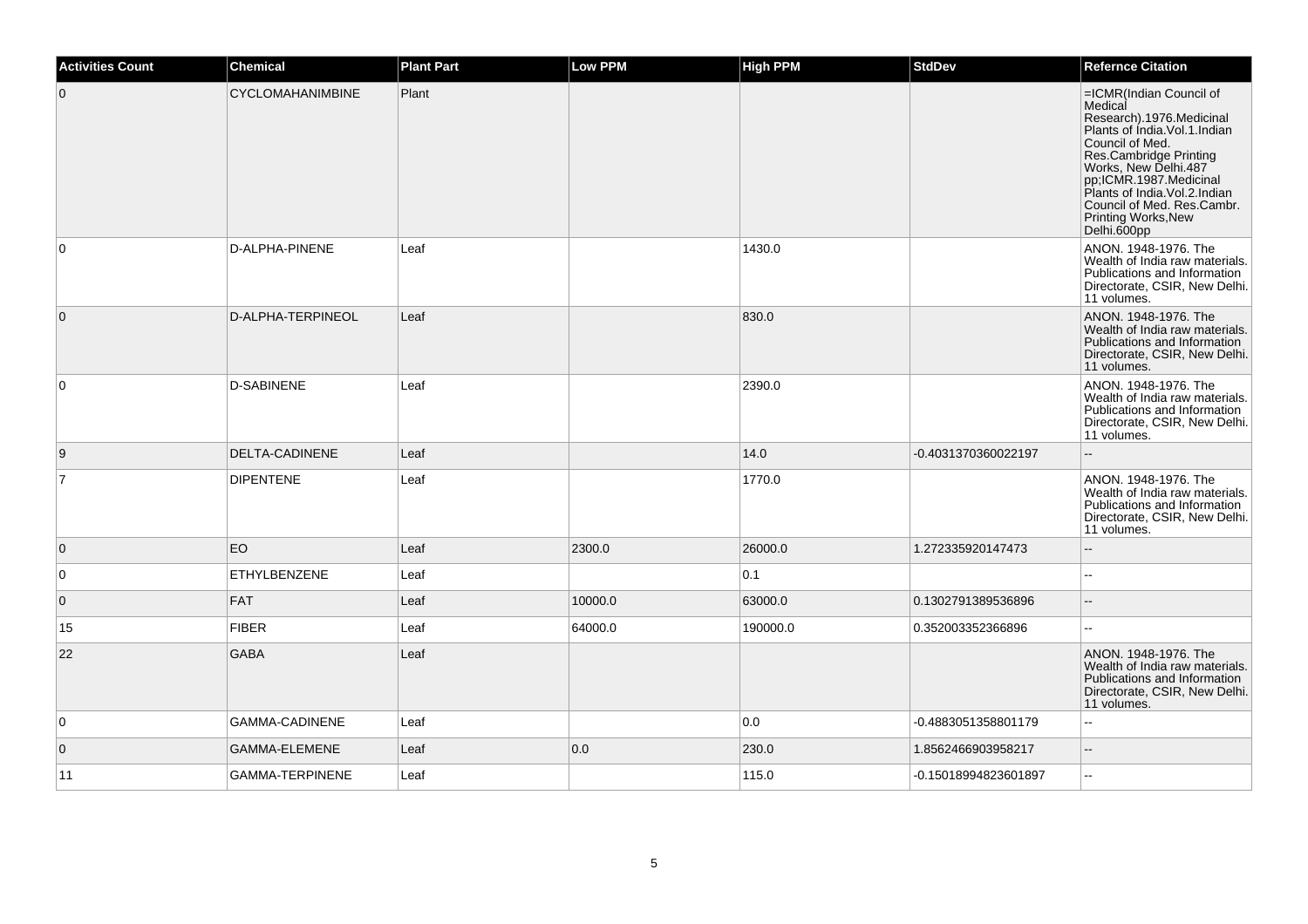| <b>Activities Count</b> | <b>Chemical</b>       | <b>Plant Part</b> | <b>Low PPM</b> | <b>High PPM</b> | <b>StdDev</b>       | <b>Refernce Citation</b>                                                                                                                                                                                                                                                                             |
|-------------------------|-----------------------|-------------------|----------------|-----------------|---------------------|------------------------------------------------------------------------------------------------------------------------------------------------------------------------------------------------------------------------------------------------------------------------------------------------------|
| $\overline{0}$          | <b>GIRINIMBINE</b>    | <b>Bark</b>       |                |                 |                     | =ICMR(Indian Council of<br>Medical<br>Research).1976.Medicinal<br>Plants of India.Vol.1.Indian<br>Council of Med.<br>Res.Cambridge Printing<br>Works, New Delhi.487<br>pp;ICMR.1987.Medicinal<br>Plants of India.Vol.2.Indian<br>Council of Med. Res.Cambr.<br>Printing Works, New<br>Delhi.600pp    |
| $\overline{0}$          | <b>GLUBULOL</b>       | Leaf              |                | 2.0             |                     |                                                                                                                                                                                                                                                                                                      |
| $\mathbf{3}$            | <b>HEXANOL</b>        | Leaf              |                | 0.1             | -0.6009262258474473 |                                                                                                                                                                                                                                                                                                      |
| 6                       | <b>IRON</b>           | Leaf              | 30.0           | 115.0           | -0.6290833254574307 | $\overline{\phantom{a}}$                                                                                                                                                                                                                                                                             |
| $\overline{0}$          | <b>ISOHERACLENIN</b>  | Seed              |                | 6.4             |                     |                                                                                                                                                                                                                                                                                                      |
| 8                       | <b>ISOIMPERATORIN</b> | Seed              |                | 21.0            | $-1.0$              | $\overline{\phantom{a}}$                                                                                                                                                                                                                                                                             |
| $\overline{0}$          | <b>ISOMAHANIMBENE</b> | Plant             |                |                 |                     |                                                                                                                                                                                                                                                                                                      |
| $\overline{0}$          | <b>ISOMAHANIMBINE</b> | Leaf              |                |                 |                     | =ICMR(Indian Council of<br>Medical<br>Research).1976.Medicinal<br>Plants of India. Vol. 1. Indian<br>Council of Med.<br>Res.Cambridge Printing<br>Works, New Delhi.487<br>pp;ICMR.1987.Medicinal<br>Plants of India.Vol.2.Indian<br>Council of Med. Res.Cambr.<br>Printing Works, New<br>Delhi.600pp |
| 15                      | <b>ISOPIMPINELLIN</b> | Seed              |                | 7.0             | 1.0                 |                                                                                                                                                                                                                                                                                                      |
| 3                       | <b>ISOSAFROLE</b>     | Leaf              | 0.0            | 1145.0          | 1.0                 | $\sim$                                                                                                                                                                                                                                                                                               |
| $\overline{0}$          | <b>KILOCALORIES</b>   | Leaf              | 880.0          | 3260.0          | 0.3899503492154586  | <b>CRC Handbook of Medicinal</b><br>Herbs and/or CRC Handbook<br>of Proximate Analyses                                                                                                                                                                                                               |
| $\overline{0}$          | <b>KOENIGICINE</b>    | Plant             |                |                 |                     | $\sim$                                                                                                                                                                                                                                                                                               |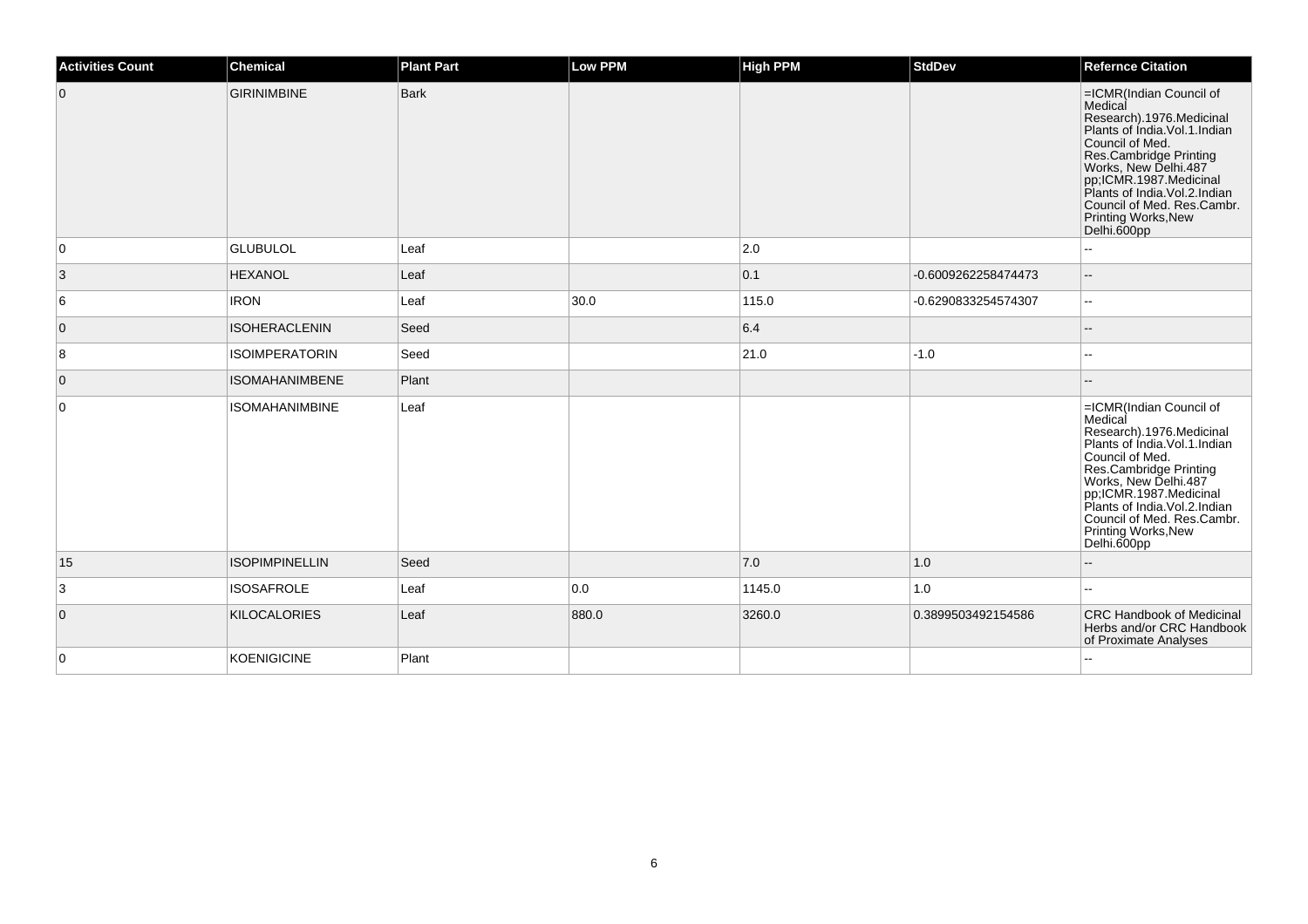| <b>Activities Count</b> | <b>Chemical</b>     | <b>Plant Part</b> | <b>Low PPM</b> | <b>High PPM</b> | <b>StdDev</b> | <b>Refernce Citation</b>                                                                                                                                                                                                                                                                                |
|-------------------------|---------------------|-------------------|----------------|-----------------|---------------|---------------------------------------------------------------------------------------------------------------------------------------------------------------------------------------------------------------------------------------------------------------------------------------------------------|
| $\overline{0}$          | <b>KOENIGICINE</b>  | Leaf              |                |                 |               | =ICMR(Indian Council of<br>Medical<br>Research).1976.Medicinal<br>Plants of India.Vol.1.Indian<br>Council of Med.<br>Res.Cambridge Printing<br>Works, New Delhi.487<br>pp;ICMR.1987.Medicinal<br>Plants of India.Vol.2.Indian<br>Council of Med. Res.Cambr.<br>Printing Works, New<br>Delhi.600pp       |
| 0                       | <b>KOENIGINE</b>    | Leaf              |                |                 |               | =ICMR(Indian Council of<br>Medical<br>Research).1976.Medicinal<br>Plants of Índia.Vol.1.Indian<br>Council of Med.<br>Res.Cambridge Printing<br>Works, New Delhi.487<br>pp;ICMR.1987.Medicinal<br>Plants of India.Vol.2.Indian<br>Council of Med. Res.Cambr.<br>Printing Works, New<br>Delhi.600pp       |
| $\overline{0}$          | <b>KOENIGINE</b>    | Plant             |                |                 |               | ÷.                                                                                                                                                                                                                                                                                                      |
| $\mathbf 0$             | <b>KOENIMBIDINE</b> | Leaf              |                |                 |               | =ICMR(Indian Council of<br>Medical<br>Research).1976.Medicinal<br>Plants of India. Vol. 1. Indian<br>Council of Med.<br>Res.Cambridge Printing<br>Works, New Delhi 487<br>pp;ICMR.1987.Medicinal<br>Plants of India. Vol. 2. Indian<br>Council of Med. Res.Cambr.<br>Printing Works, New<br>Delhi.600pp |
| $\mathbf{0}$            | <b>KOENIMBINE</b>   | Plant             |                |                 |               |                                                                                                                                                                                                                                                                                                         |
| $\mathbf 0$             | <b>KOENIMBINE</b>   | Leaf              |                |                 |               | =ICMR(Indian Council of<br>Medical<br>Research).1976.Medicinal<br>Plants of India. Vol. 1. Indian<br>Council of Med.<br>Res.Cambridge Printing<br>Works, New Delhi.487<br>pp;ICMR.1987.Medicinal<br>Plants of India. Vol. 2. Indian<br>Council of Med. Res.Cambr.<br>Printing Works, New<br>Delhi.600pp |
| $\overline{0}$          | <b>KOENINE</b>      | Plant             |                |                 |               |                                                                                                                                                                                                                                                                                                         |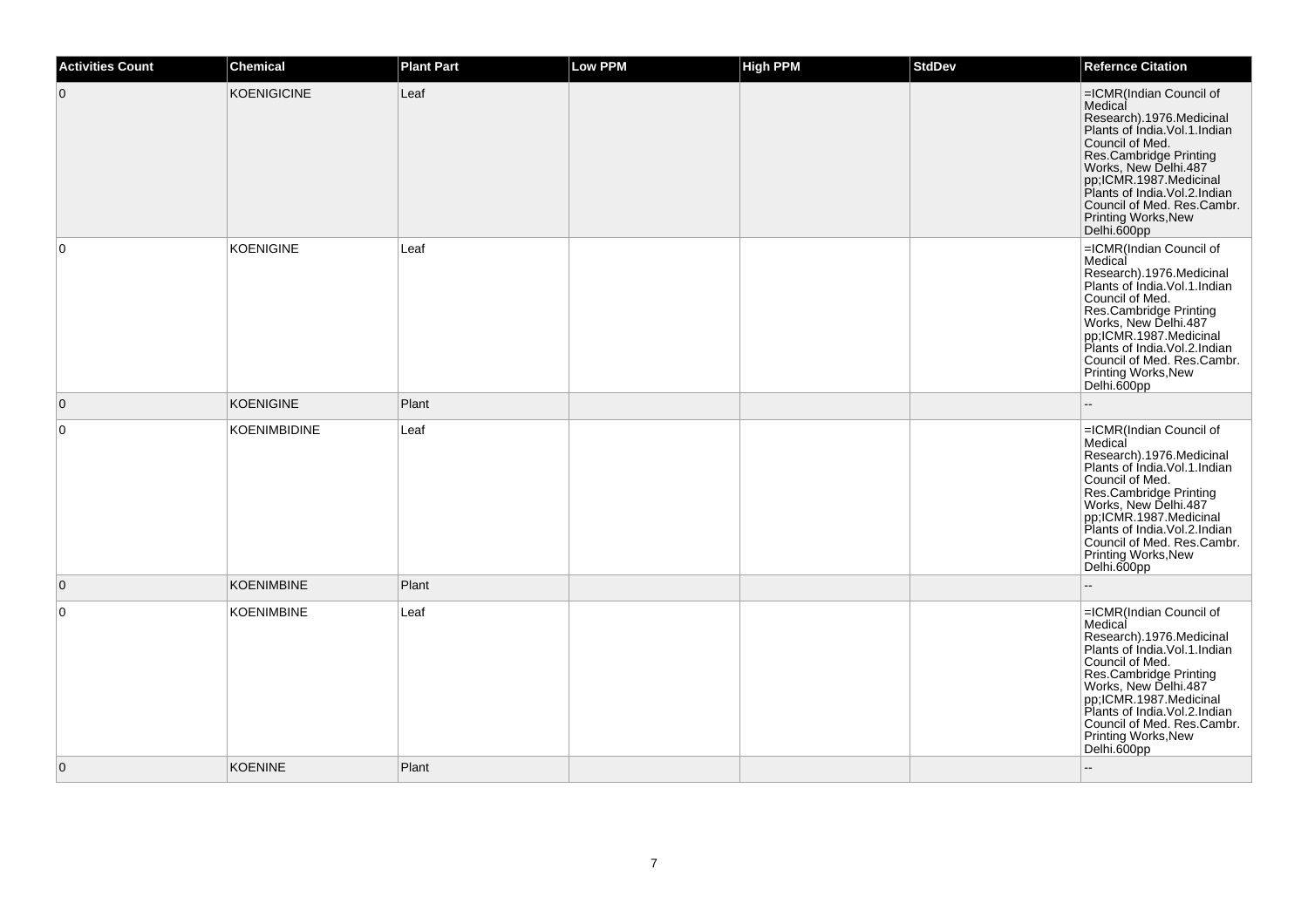| <b>Activities Count</b> | <b>Chemical</b>      | <b>Plant Part</b> | <b>Low PPM</b> | <b>High PPM</b> | <b>StdDev</b>        | <b>Refernce Citation</b>                                                                                                                                                                                                                                                                               |
|-------------------------|----------------------|-------------------|----------------|-----------------|----------------------|--------------------------------------------------------------------------------------------------------------------------------------------------------------------------------------------------------------------------------------------------------------------------------------------------------|
| $\overline{0}$          | <b>KOENINE</b>       | Leaf              |                |                 |                      | =ICMR(Indian Council of<br>Medical<br>Research).1976.Medicinal<br>Plants of Índia.Vol.1.Indian<br>Council of Med.<br>Res.Cambridge Printing<br>Works, New Delhi.487<br>pp;ICMR.1987.Medicinal<br>Plants of India. Vol. 2. Indian<br>Council of Med. Res.Cambr.<br>Printing Works, New<br>Delhi.600pp   |
| $\overline{7}$          | LAURIC-ACID          | Leaf              |                | 700.0           | 1.1951153614758205   | ANON. 1948-1976. The<br>Wealth of India raw materials.<br>Publications and Information<br>Directorate, CSIR, New Delhi.<br>11 volumes.                                                                                                                                                                 |
| 0                       | LAVANDULYL-ACETATE   | Leaf              |                | 20.0            |                      |                                                                                                                                                                                                                                                                                                        |
| 60                      | <b>LIMONENE</b>      | Leaf              |                | 115.0           | -0.32680414001148905 | $\overline{\phantom{a}}$                                                                                                                                                                                                                                                                               |
| 53                      | <b>LINALOOL</b>      | Leaf              |                | 14.0            | -0.6377490212124352  | $\overline{a}$                                                                                                                                                                                                                                                                                         |
| $\overline{0}$          | MAHANIMBENE          | Plant             |                |                 |                      |                                                                                                                                                                                                                                                                                                        |
| $\overline{0}$          | <b>MAHANIMBICINE</b> | Plant             |                |                 |                      |                                                                                                                                                                                                                                                                                                        |
| $\overline{0}$          | <b>MAHANIMBICINE</b> | Leaf              |                |                 |                      | =ICMR(Indian Council of<br>Medical<br>Research).1976.Medicinal<br>Plants of India. Vol. 1. Indian<br>Council of Med.<br>Res.Cambridge Printing<br>Works, New Delhi.487<br>pp;ICMR.1987.Medicinal<br>Plants of India. Vol.2. Indian<br>Council of Med. Res.Cambr.<br>Printing Works, New<br>Delhi.600pp |
| $\overline{0}$          | MAHANIMBIDENE        | Plant             |                |                 |                      |                                                                                                                                                                                                                                                                                                        |
| $\overline{1}$          | <b>MAHANIMBINE</b>   | Plant             |                |                 |                      | Jeffery B. Harborne and H.<br>Baxter, eds. 1983.<br>Phytochemical Dictionary. A<br>Handbook of Bioactive<br>Compounds from Plants.<br>Taylor & Frost, London. 791<br>pp.                                                                                                                               |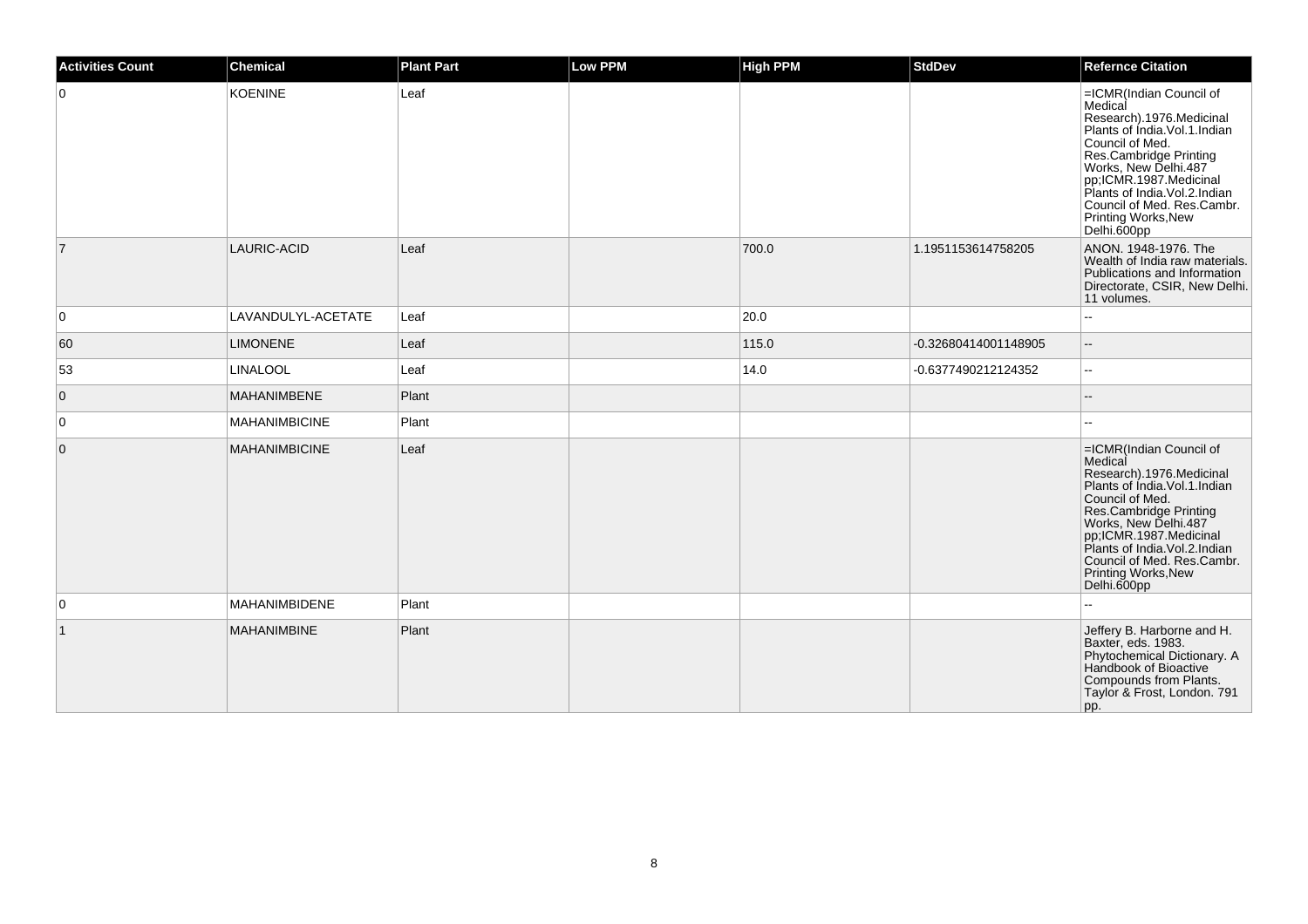| <b>Activities Count</b> | <b>Chemical</b>      | <b>Plant Part</b> | Low PPM | <b>High PPM</b> | <b>StdDev</b>       | <b>Refernce Citation</b>                                                                                                                                                                                                                                                                                            |
|-------------------------|----------------------|-------------------|---------|-----------------|---------------------|---------------------------------------------------------------------------------------------------------------------------------------------------------------------------------------------------------------------------------------------------------------------------------------------------------------------|
| $\overline{0}$          | MAHANIMBININE        | Leaf              |         |                 |                     | =ICMR(Indian Council of<br>Medical<br>Research).1976.Medicinal<br>Plants of India.Vol.1.Indian<br>Council of Med.<br><b>Standard Control Printing<br/> Res.Cambridge Printing<br/> pr: CMR.1987.Medicinal<br/> Plants of India.Vol.2.Indian</b><br>Council of Med. Res.Cambr.<br>Printing Works, New<br>Delhi.600pp |
| $\overline{0}$          | <b>MAHANIMBOLINE</b> | Root              |         |                 |                     | =ICMR(Indian Council of<br>Medical<br>Research).1976.Medicinal<br>Plants of India. Vol. 1. Indian<br>Council of Med.<br>Res.Cambridge Printing<br>Works, New Delhi.487<br>pp;ICMR.1987.Medicinal<br>Plants of India.Vol.2.Indian<br>Council of Med. Res.Cambr.<br>Printing Works, New<br>Delhi.600pp                |
| $\vert$ 1               | <b>MAHANINE</b>      | Plant             |         |                 |                     |                                                                                                                                                                                                                                                                                                                     |
| $\vert$ 1               | <b>MAHANINE</b>      | Leaf              |         |                 |                     | =ICMR(Indian Council of<br>Medical<br>Research).1976.Medicinal<br>Plants of India. Vol. 1. Indian<br>Council of Med.<br>Res.Cambridge Printing<br>Works, New Delhi.487<br>pp;ICMR.1987.Medicinal<br>Plants of India. Vol. 2. Indian<br>Council of Med. Res.Cambr.<br>Printing Works, New<br>Delhi.600pp             |
| 21                      | METHYL-SALICYLATE    | Leaf              |         | 0.1             | -0.7215595738818176 |                                                                                                                                                                                                                                                                                                                     |
| $\overline{0}$          | <b>MUKANOL</b>       | <b>Bark</b>       |         |                 |                     | =ICMR(Indian Council of<br>Medical<br>Research).1976.Medicinal<br>Plants of India. Vol. 1. Indian<br>Council of Med.<br>Res.Cambridge Printing<br>Works, New Delhi.487<br>pp;ICMR.1987.Medicinal<br>Plants of India. Vol. 2. Indian<br>Council of Med. Res.Cambr.<br>Printing Works, New<br>Delhi.600pp             |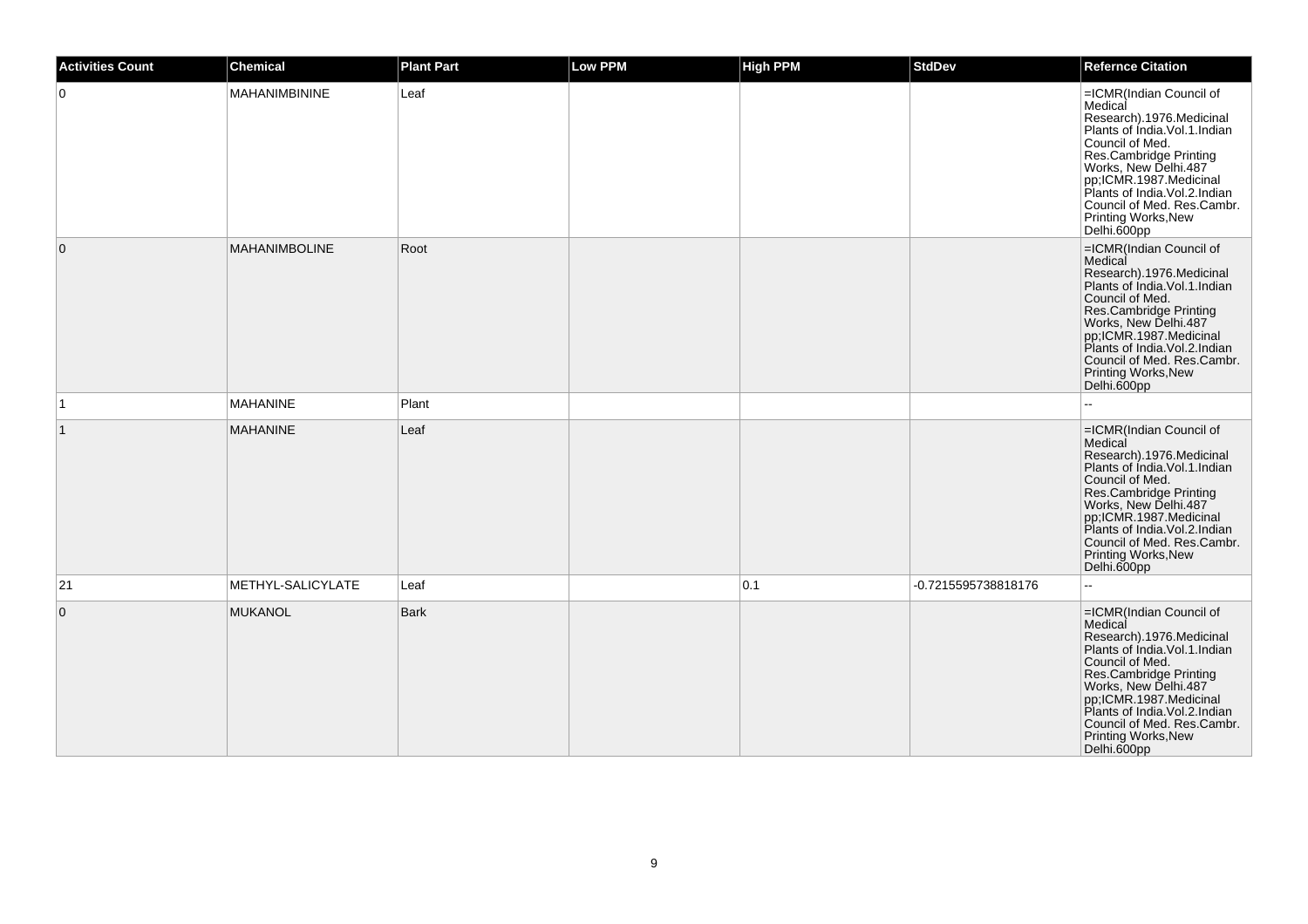| <b>Activities Count</b> | <b>Chemical</b>    | <b>Plant Part</b> | <b>Low PPM</b> | <b>High PPM</b> | <b>StdDev</b> | <b>Refernce Citation</b>                                                                                                                                                                                                                                                                                |
|-------------------------|--------------------|-------------------|----------------|-----------------|---------------|---------------------------------------------------------------------------------------------------------------------------------------------------------------------------------------------------------------------------------------------------------------------------------------------------------|
| 0                       | MUKOEIC-ACID       | Bark              |                |                 |               | =ICMR(Indian Council of<br>Medical<br>Research).1976.Medicinal<br>Plants of Índia. Vol. 1. Indian<br>Council of Med.<br>Res.Cambridge Printing<br>Works, New Delhi.487<br>pp;ICMR.1987.Medicinal<br>Plants of India.Vol.2.Indian<br>Council of Med. Res.Cambr.<br>Printing Works, New<br>Delhi.600pp    |
| $\mathbf 0$             | <b>MUKONICINE</b>  | Plant             |                |                 |               |                                                                                                                                                                                                                                                                                                         |
| 0                       | <b>MUKONICINE</b>  | Leaf              |                |                 |               | =ICMR(Indian Council of<br>Medical<br>Research).1976.Medicinal<br>Plants of Índia. Vol. 1. Indian<br>Council of Med.<br>Res.Cambridge Printing<br>Works, New Delhi.487<br>pp,ICMR.1987.Medicinal<br>Plants of India. Vol. 2. Indian<br>Council of Med. Res.Cambr.<br>Printing Works, New<br>Delhi.600pp |
| $\mathbf 0$             | <b>MUKONINE</b>    | <b>Bark</b>       |                |                 |               | =ICMR(Indian Council of<br>Medical<br>Research).1976.Medicinal<br>Plants of India. Vol.1. Indian<br>Council of Med.<br>Res.Cambridge Printing<br>Works, New Delhi.487<br>pp;ICMR.1987.Medicinal<br>Plants of India. Vol. 2. Indian<br>Council of Med. Res.Cambr.<br>Printing Works, New<br>Delhi.600pp  |
| 0                       | <b>MURRAYACINE</b> | <b>Bark</b>       |                |                 |               | =ICMR(Indian Council of<br>Medical<br>Research).1976.Medicinal<br>Plants of India. Vol. 1. Indian<br>Council of Med.<br>Res.Cambridge Printing<br>Works, New Delhi.487<br>pp;ICMR.1987.Medicinal<br>Plants of India. Vol. 2. Indian<br>Council of Med. Res.Cambr.<br>Printing Works, New<br>Delhi.600pp |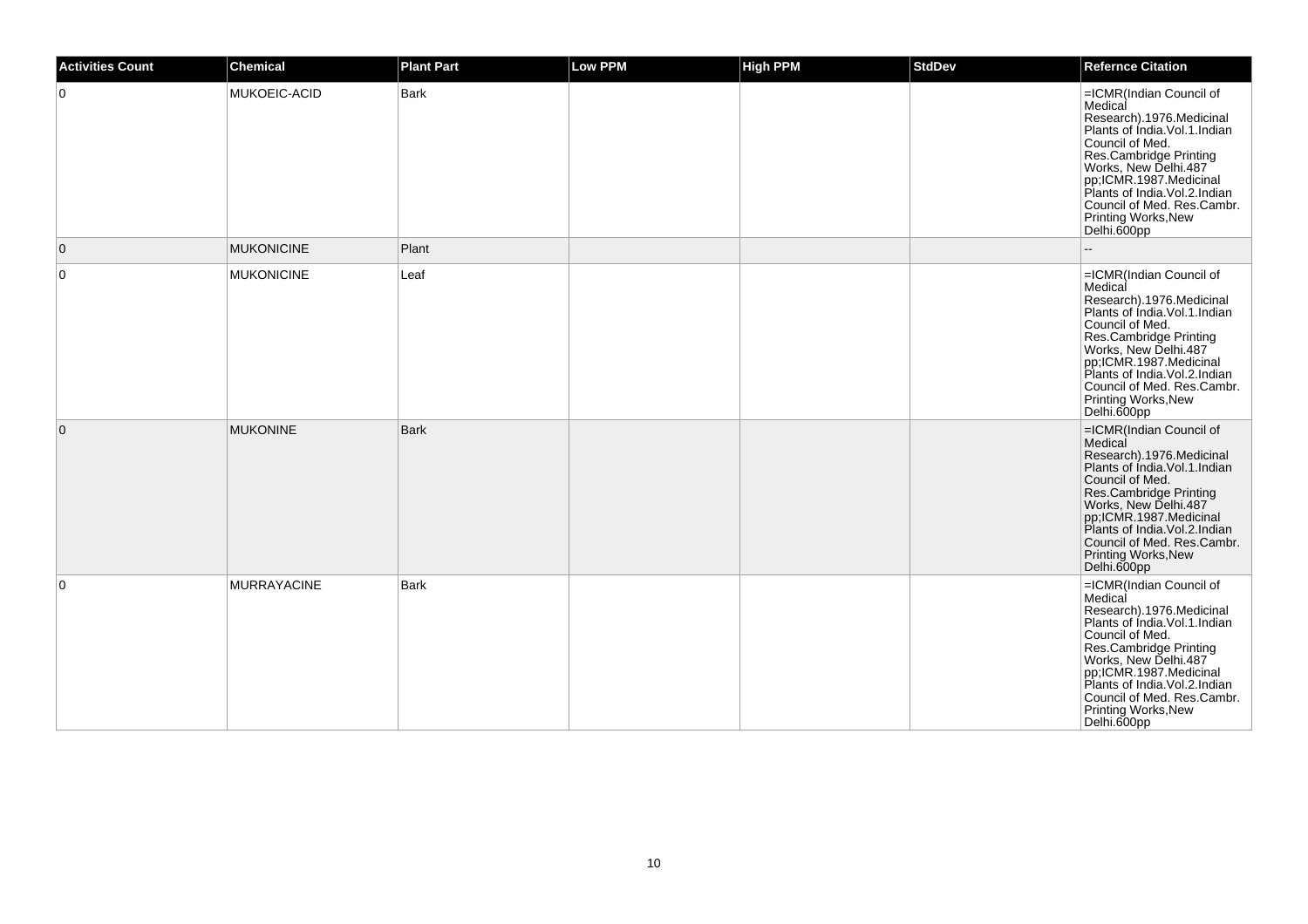| <b>Activities Count</b> | <b>Chemical</b>        | <b>Plant Part</b> | <b>Low PPM</b> | <b>High PPM</b> | <b>StdDev</b> | <b>Refernce Citation</b>                                                                                                                                                                                                                                                                             |
|-------------------------|------------------------|-------------------|----------------|-----------------|---------------|------------------------------------------------------------------------------------------------------------------------------------------------------------------------------------------------------------------------------------------------------------------------------------------------------|
| $\mathbf 0$             | <b>MURRAYACININE</b>   | <b>Bark</b>       |                |                 |               | =ICMR(Indian Council of<br>Medical<br>Research).1976.Medicinal<br>Plants of India.Vol.1.Indian<br>Council of Med.<br>Res.Cambridge Printing<br>Works, New Delhi.487<br>pp,ICMR.1987.Medicinal<br>Plants of India. Vol. 2. Indian<br>Council of Med. Res.Cambr.<br>Printing Works, New<br>Delhi.600pp |
| $\mathbf 0$             | <b>MURRAYANINE</b>     | Leaf              |                |                 |               | =ICMR(Indian Council of<br>Medical<br>Research).1976.Medicinal<br>Plants of India.Vol.1.Indian<br>Council of Med.<br>Res.Cambridge Printing<br>Works, New Delhi.487<br>pp;ICMR.1987.Medicinal<br>Plants of India.Vol.2.Indian<br>Council of Med. Res.Cambr.<br>Printing Works, New<br>Delhi.600pp    |
| $\overline{0}$          | <b>MURRAYANINE</b>     | <b>Bark</b>       |                |                 |               | Jeffery B. Harborne and H.<br>Baxter, eds. 1983.<br>Phytochemical Dictionary. A<br>Handbook of Bioactive<br>Compounds from Plants.<br>Taylor & Frost, London. 791<br>pp.                                                                                                                             |
| $\mathbf 0$             | <b>MURRAYAZOLIDINE</b> | <b>Bark</b>       |                |                 |               | =ICMR(Indian Council of<br>Medical<br>Research).1976.Medicinal<br>Plants of India. Vol. 1. Indian<br>Council of Med.<br>Res.Cambridge Printing<br>Works, New Delhi.487<br>pp;ICMR.1987.Medicinal<br>Plants of India.Vol.2.Indian<br>Council of Med. Res.Cambr.<br>Printing Works, New<br>Delhi.600pp |
| $\mathbf{0}$            | MURRAYAZOLINE          | <b>Bark</b>       |                |                 |               | =ICMR(Indian Council of<br>Medical<br>Research).1976.Medicinal<br>Plants of India. Vol. 1. Indian<br>Council of Med.<br>Res.Cambridge Printing<br>Works, New Delhi.487<br>pp;ICMR.1987.Medicinal<br>Plants of India.Vol.2.Indian<br>Council of Med. Res.Cambr.<br>Printing Works, New<br>Delhi.600pp |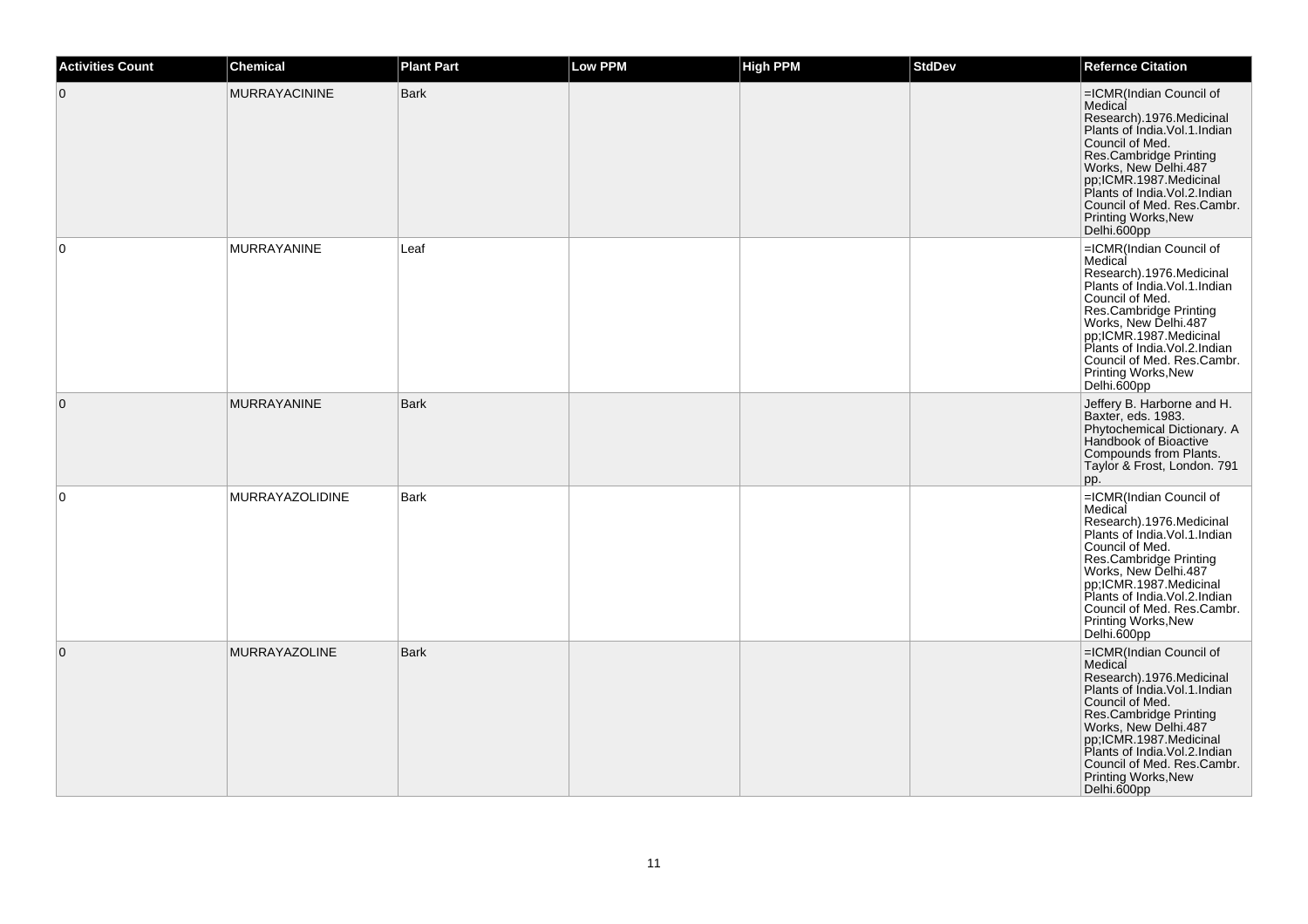| <b>Activities Count</b> | <b>Chemical</b>        | <b>Plant Part</b> | <b>Low PPM</b> | <b>High PPM</b> | <b>StdDev</b>        | <b>Refernce Citation</b>                                                                                                                                                                                                                                                                                        |
|-------------------------|------------------------|-------------------|----------------|-----------------|----------------------|-----------------------------------------------------------------------------------------------------------------------------------------------------------------------------------------------------------------------------------------------------------------------------------------------------------------|
| $\overline{0}$          | <b>MURRAYAZOLININE</b> | Bark              |                |                 |                      | =ICMR(Indian Council of<br>Medical<br>Research).1976.Medicinal<br>Plants of India.Vol.1.Indian<br>Council of Med.<br><b>Post Cambridge Printing<br/> Res.Cambridge Printing<br/> Works, New Delhi.487<br/> Plants of India.Vol.2.Indian</b><br>Council of Med. Res.Cambr.<br>Printing Works, New<br>Delhi.600pp |
| 22                      | <b>MYRCENE</b>         | Leaf              |                | 53.0            | -0.15355035997883854 | $-$                                                                                                                                                                                                                                                                                                             |
| $\overline{0}$          | <b>NAPTHALENE</b>      | Leaf              |                | 9.0             |                      |                                                                                                                                                                                                                                                                                                                 |
| 11                      | NEROLIDOL              | Leaf              |                | $ 2.0\rangle$   | -0.7169278666603546  | $-$                                                                                                                                                                                                                                                                                                             |
| $\sqrt{5}$              | NERYL-ACETATE          | Leaf              |                | 0.1             | -1.6643472224031552  | $\overline{a}$                                                                                                                                                                                                                                                                                                  |
| 39                      | <b>NIACIN</b>          | Leaf              | 23.0           | 85.0            | -0.15205422255204007 | $\overline{\phantom{a}}$                                                                                                                                                                                                                                                                                        |
| $\sqrt{5}$              | <b>ORNITHINE</b>       | Leaf              |                |                 |                      | ANON. 1948-1976. The<br>Wealth of India raw materials.<br>Publications and Information<br>Directorate, CSIR, New Delhi.<br>11 volumes.                                                                                                                                                                          |
| $\overline{0}$          | <b>OXALATES</b>        | Leaf              |                | 13500.0         | -0.40633330847471666 | ANON. 1948-1976. The<br>Wealth of India raw materials.<br>Publications and Information<br>Directorate, CSIR, New Delhi.<br>11 volumes.                                                                                                                                                                          |
| 9                       | <b>OXALIC-ACID</b>     | Leaf              |                | 1320.0          | -0.43744803439189367 | =ICMR(Indian Council of<br>Medical<br>Research).1976.Medicinal<br>Plants of India. Vol. 1. Indian<br>Council of Med.<br>Res.Cambridge Printing<br>Works, New Delhi.487<br>pp;ICMR.1987.Medicinal<br>Plants of India.Vol.2.Indian<br>Council of Med. Res.Cambr.<br>Printing Works, New<br>Delhi.600pp            |
| 6                       | OXYPEUCEDANIN          | Seed              |                | 3.0             | $-1.0$               |                                                                                                                                                                                                                                                                                                                 |
| $\overline{0}$          | P-CYMEN-8-OL           | Leaf              |                | 0.1             | -0.8507315974280412  | $\sim$                                                                                                                                                                                                                                                                                                          |
| 16                      | P-CYMENE               | Leaf              |                | 23.0            | -0.3810051616116405  | $-$                                                                                                                                                                                                                                                                                                             |
| $\overline{0}$          | P-VINYL-GUAIACOL       | Leaf              |                | 2.0             |                      |                                                                                                                                                                                                                                                                                                                 |